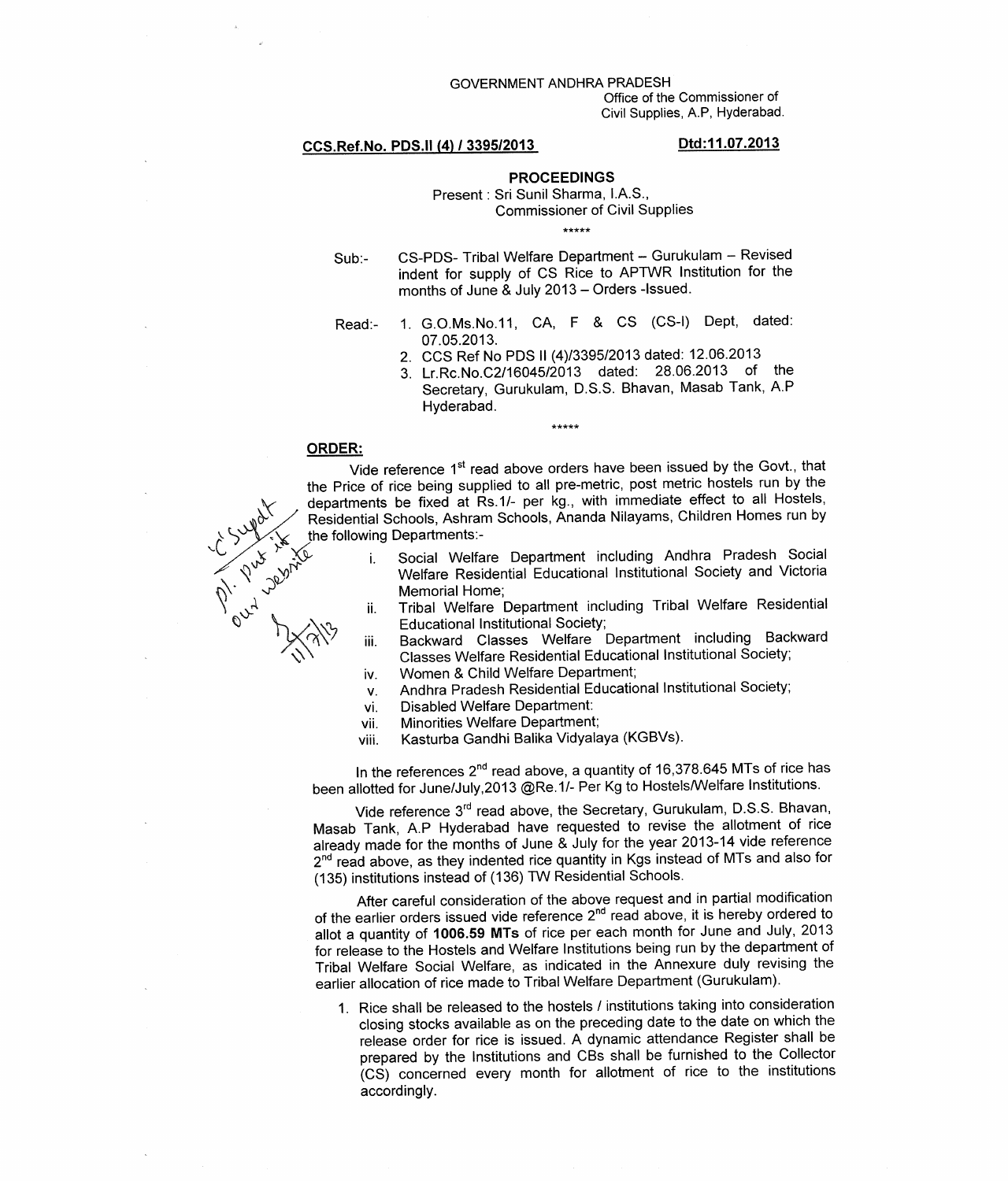- 2. Rice shall be released @ Rs. 100/- per gtl duly arriving at the requirement @ 500 gms per day per inmate i.e 15 kgs per head per month up to 10<sup>th</sup> class and @ 600gms per day i.e., 18 kgs per month per head beyond 10<sup>th</sup> class students.
- 3. Rice should be released by the AP State Civil Supplies Corporation Limited to the nominee of the department whose specimen signatures are duly attested by the district officer of the concerned department.
- 4. Rice allotted should be properly utilized for the purpose for whi ch it is meant for.
- 5. Misuse and diversion of rice meant for consumption of the inmates of the Government welfare hostels / institutions will be viewed very seriously and stern action will be taken against the persons responsible for misuse / diversion.
- 6. The department shall make arrangements for transport of rice from MLS point to Hostel / Institution point on their own.
- 7. Acknowledgement in token of receipt of stocks released for previous month should be obtained from the nominees of the department and filed in MLS point, before release of stocks for the allocation month is done.
- 8. It should be ensured that good quality of rice conforming to FAQ specifications should be released to avoid quality complaints.
- The district managers of AP State Civil Supplies Corporation Limited shall render proper accounts for the stocks released.

The Vice Chairman & Managing Director, AP State Civil Supplies Corporation Limited, Hyderabad is requested to issue instructions to the District Managers, AP State Civil Supplies Corporation Limited for release of rice to the hostels run by Tribal welfare department accordingly.

All the Collectors (CS) / Vice Chairman & Managing Director, AP State Civil Supplies Corporation Limited are requested to ensure proper release / utilization of the stocks as per the guidelines indicated above.

**Encl: Annexure** 

Sd/- Sunil Sharma **Commissioner of Civil Supplies** 

 $To:$ 

All the Concerned Collectors (CS), The Vice Chairman & Managing Director, A.P.S.C.S.C. Ltd., Hyderabad

#### Copy to:

el (S. J<sup>and</sup><br>Lidheen San Britannia<br>Lidheen San Britannia

All the concerned District Supply Officers,

The Commissioner of Tribal Welfare A.P Hyderabad,

The Secretary, Gurukulam, 2<sup>nd</sup> Floor, D.S.S. Bhavan, Masab Tank, A.P Hyderabad,

The Principal Secretary to C.M., A.P., Hyderabad,

The P.S. to Minister [A, H, CA, F & CS], A.P., Hyderabad,

PA to CCS / DCS / Stock File / Spare.

//Attested//

Deputy Director (PDS)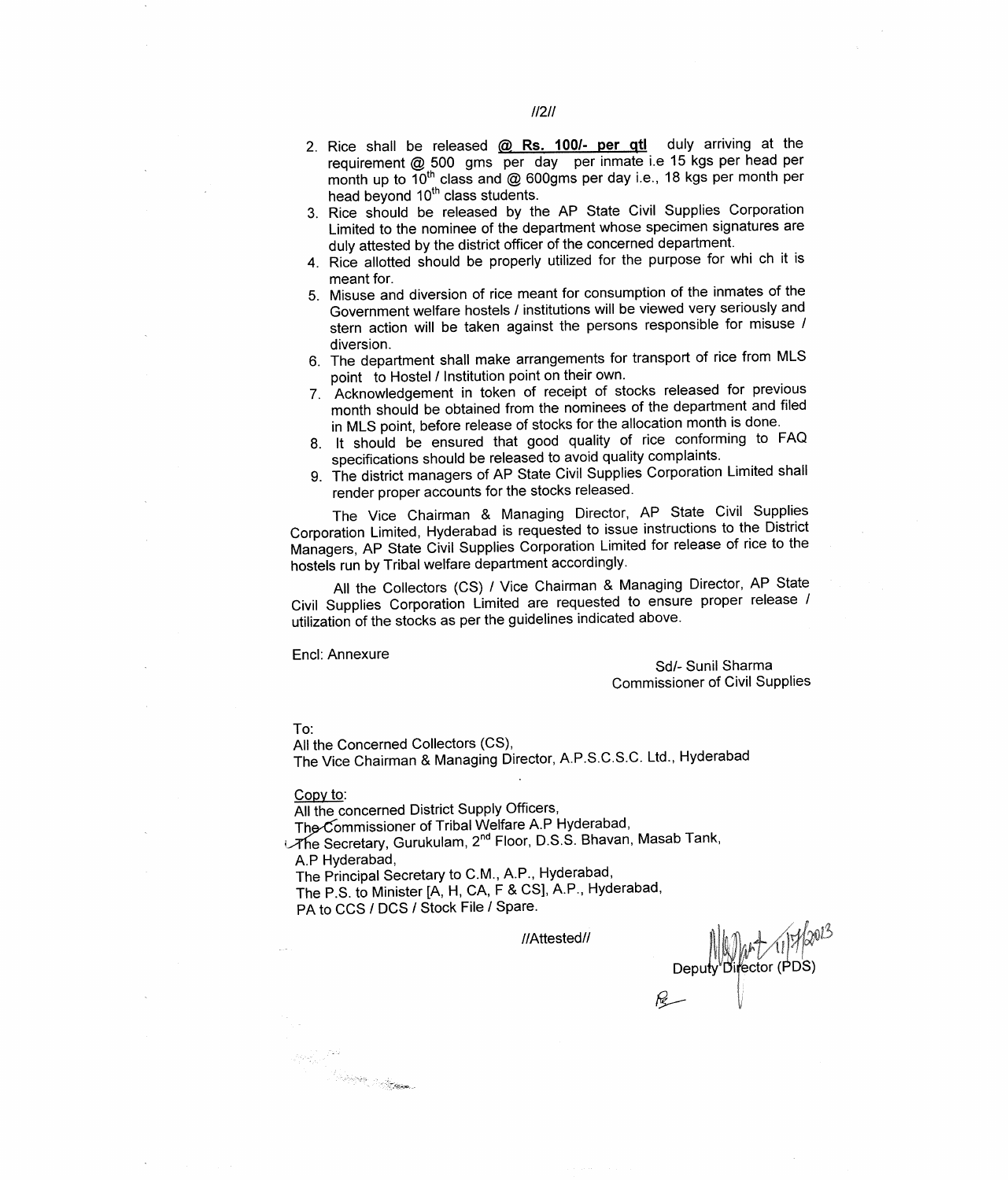| <b>ANNEXURE</b>                                                                                           |                                |                                    |                    |                                                                                |  |  |  |  |  |
|-----------------------------------------------------------------------------------------------------------|--------------------------------|------------------------------------|--------------------|--------------------------------------------------------------------------------|--|--|--|--|--|
| Statement showing the requirement of rice to TW School<br>(Gurukulam) for the months of June & July, 2013 |                                |                                    |                    |                                                                                |  |  |  |  |  |
| SI.No.                                                                                                    | Name of the<br><b>District</b> | No of<br>Hostels /<br>Institutions | Actual<br>Strength | Requirement<br>of rice $@$<br>15/18 Kgs<br>per inmate<br>per month<br>(in MTs) |  |  |  |  |  |
| 1                                                                                                         | $\mathbf{2}$                   | 3                                  | 4                  | 5                                                                              |  |  |  |  |  |
| 1                                                                                                         | Srikakulam                     | 7                                  | 3180               | 51.000                                                                         |  |  |  |  |  |
| $\overline{2}$                                                                                            | Vizianagaram                   | 12                                 | 4720               | 75.990                                                                         |  |  |  |  |  |
| 3                                                                                                         | Visakhapatanam                 | 19                                 | 8510               | 138.060                                                                        |  |  |  |  |  |
| 4                                                                                                         | East Godavari                  | 12                                 | 5170               | 83.460                                                                         |  |  |  |  |  |
| 5                                                                                                         | West Godavari                  | 6                                  | 2690               | 44.100                                                                         |  |  |  |  |  |
| $\overline{6}$                                                                                            | <b>Krishna</b>                 | $\overline{2}$                     | 560                | 8.640                                                                          |  |  |  |  |  |
| 7                                                                                                         | Guntur                         | $\overline{1}$                     | 800                | 12.000                                                                         |  |  |  |  |  |
| 8                                                                                                         | Prakasam                       | 3                                  | 1040               | 15.840                                                                         |  |  |  |  |  |
| 9                                                                                                         | <b>Nellore</b>                 | $\overline{5}$                     | 2650               | 41.460                                                                         |  |  |  |  |  |
| 10                                                                                                        | Chittoor                       | $\overline{3}$                     | 1300               | 19.980                                                                         |  |  |  |  |  |
| 11                                                                                                        | Ananthapur                     | 3                                  | 1040               | 15.840                                                                         |  |  |  |  |  |
| 12                                                                                                        | Kadapa                         | $\mathbf 1$                        | 480                | 7.200                                                                          |  |  |  |  |  |
| 13                                                                                                        | Kurnool                        | 6                                  | 2770               | 45.210                                                                         |  |  |  |  |  |
| 14                                                                                                        | Mahabubnagar                   | $\overline{7}$                     | 2700               | 41.640                                                                         |  |  |  |  |  |
| 15                                                                                                        | Rangareddy                     | 3                                  | 910                | 14.940                                                                         |  |  |  |  |  |
| 16                                                                                                        | Medak                          | $\overline{3}$                     | 1460               | 22.920                                                                         |  |  |  |  |  |
| 17                                                                                                        | Nizamabad                      | $\overline{2}$                     | 780                | 12.600                                                                         |  |  |  |  |  |
| 18                                                                                                        | Adilabad                       | 12                                 | 5710               | 93.180                                                                         |  |  |  |  |  |
| 19                                                                                                        | Karimnagar                     | 5                                  | 1980               | 31.320                                                                         |  |  |  |  |  |
| 20                                                                                                        | Warangal                       | 12                                 | 5040               | 80.160                                                                         |  |  |  |  |  |
| 21                                                                                                        | Khammam                        | 17                                 | 6980               | 113.790                                                                        |  |  |  |  |  |
| 22                                                                                                        | Nalgonda                       | 6                                  | 2350               | 37.260                                                                         |  |  |  |  |  |
|                                                                                                           | Total                          | 147                                | 62820              | 1006.590                                                                       |  |  |  |  |  |

 $\hat{\mathcal{S}}$ 

 $\bar{\mathbf{z}}$ 

 $\bar{\mathcal{A}}$ 

 $\bar{\mathcal{A}}$ 

 $\bar{\lambda}$ 

 $\sim$ 

 $\bar{\mathcal{A}}$ 

 $\mathcal{L}_{\mathcal{S}}$ 

 $\overline{\phantom{a}}$ 

 $\tilde{\mathcal{L}}_0^{\alpha}$ 

Sd/- Sunil Sharma<br>Commissiomer of Civil Supplies

//Attested//

 $\mathcal{A}$ 

Deputy Director (PDS)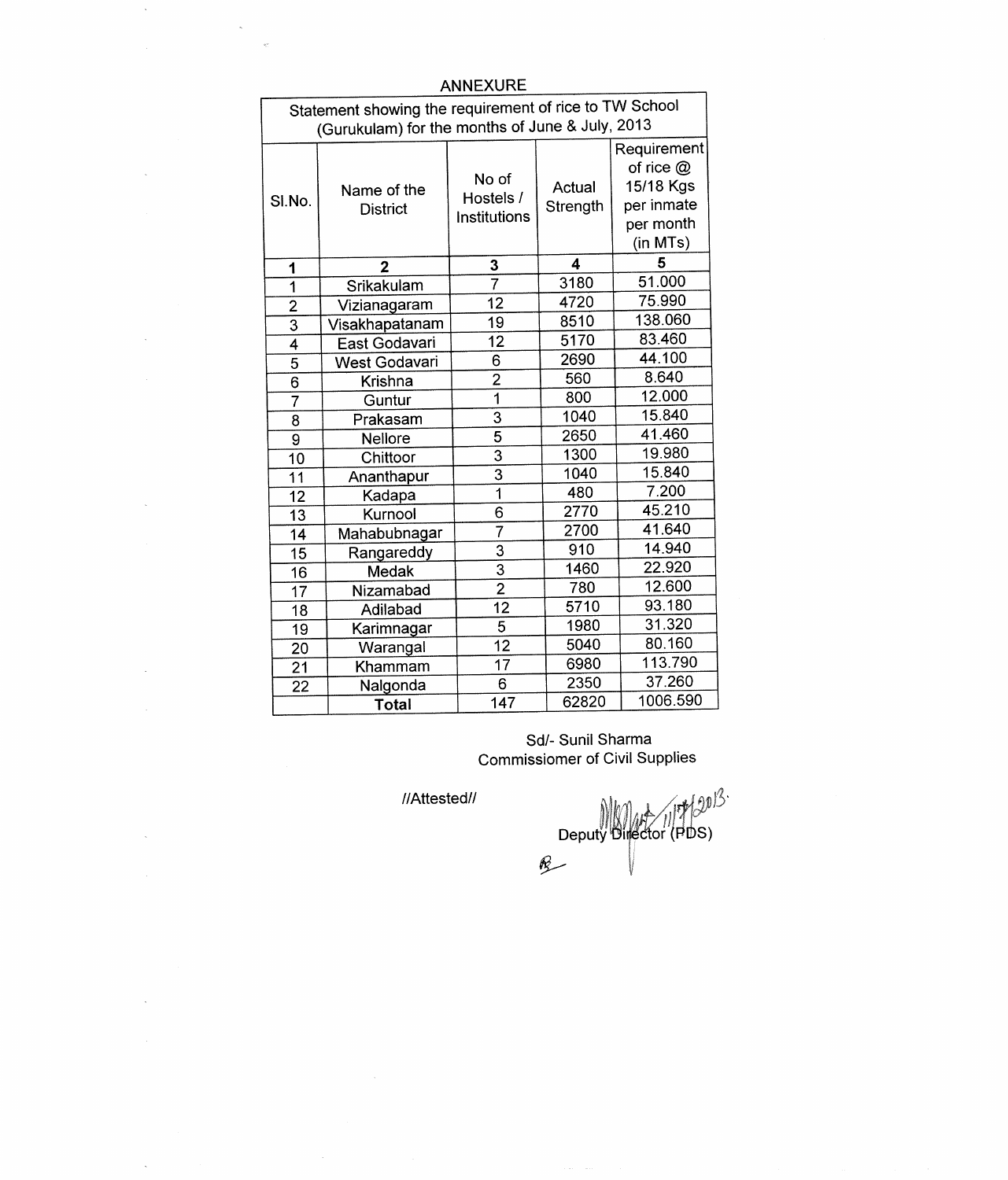# **APTWREI Society (GURUKULAM) Requirement of Rice for APTW RS & RJCs for the year 2013-14 (REVISED ANNEXURE APPENDED TO Lr.Rc.No.C2/16045/2013, Dt.28/06/2013)**

|            |                 |                            |               |    |                     | Requirement of Rice @<br>15/18 kgs per inmate per<br>month |                                                                  |
|------------|-----------------|----------------------------|---------------|----|---------------------|------------------------------------------------------------|------------------------------------------------------------------|
| SI.<br>No. | <b>District</b> | Name of the<br>Institution | <b>Status</b> |    | <b>B/G</b> Strength | for 1<br>month<br>(30 days)<br>(in MTs)                    | From June, 13<br>to March, 14<br>(i.e, 10<br>months) (in<br>Mts) |
| 1<br>ana.  |                 | 3                          |               | 5  | 6                   |                                                            | 8                                                                |
| 1          | Srikakulam      | Malli                      | RS (PTG)      | B  | 640                 | 9.60                                                       | 96.00                                                            |
| 1A         |                 |                            | (RJC) COE     | B  | 80                  | 1.44                                                       | 14.40                                                            |
| 2          |                 | Peddamadi                  | <b>RS</b>     | B  | 480                 | 7.20                                                       | 72.00                                                            |
| 3          |                 | Peddamadi                  | <b>RJC</b>    | B  | 310                 | 5.58                                                       | 55.80                                                            |
| 4          |                 | Seethampeta                | <b>RS</b>     | G  | 480                 | 7.20                                                       | 72.00                                                            |
| 5          |                 | Seethampeta                | <b>RJC</b>    | G  | 280                 | 5.04                                                       | 50.40                                                            |
| 6          |                 | Seethampeta                | <b>RS</b>     | Β  | 480                 | 7.20                                                       | 72.00                                                            |
|            |                 | Seethampeta                | RJC           | Β  | 430                 | 114                                                        | 77.40                                                            |
|            |                 | dist. Tota                 |               |    | 3180                | 51.00                                                      | 510.00                                                           |
| 8          | Vizianagaram    | Bhadragiri                 | <b>RS</b>     | В  | 480                 | 7.20                                                       | 72.00                                                            |
| 9          |                 | Bhadragiri                 | <b>RJC</b>    | Β  | 460                 | 8.28                                                       | 82.80                                                            |
| 10         |                 | Bhadragiri                 | RS (PTG)      | G  | 800                 | 12.00                                                      | 120.00                                                           |
| 11         |                 | Bhadragiri                 | RJC (PTG)     | G  | 280                 | 5.04                                                       | 50.40                                                            |
| 12         |                 | Komarada                   | <b>RS</b>     | B  | 480                 | 7.20                                                       | 72.00                                                            |
| 13         |                 | Kurupam                    | RS            | G  | 480                 | 7.20                                                       | 72.00                                                            |
| 14         |                 | Kurupam                    | <b>RJC</b>    | G  | 160                 | 2.88                                                       | 28.80                                                            |
| 15         |                 | P.Konavalasa               | RS            | B  | 480                 | 7.20                                                       | 72.00                                                            |
| 16         |                 | P.Konavalasa               | <b>RJC</b>    | B  | 310                 | 5.58                                                       | 55.80                                                            |
| 17         |                 | P.Konavalasa               | RJC           | G  | 340                 | 6.12                                                       | 61.20                                                            |
| 18         |                 | Parvathipuram              | SOE (RS)      | Co | 270                 | 4.05                                                       | 40.50                                                            |
|            |                 | Parvathipuram              | SOE (RJC)     | Co | 180                 | 3.24                                                       | 32.40                                                            |
|            |                 | DIST. TOTAL                |               |    | 4720                | 75.99                                                      | 759.90                                                           |
| 19         | Visakhapatnam   | Araku                      | RS (PTG)      | B  | 800                 | 12.00                                                      | 120.00                                                           |
| 20         |                 | Araku                      | <b>RJC</b>    | B  | 280                 | 5.04                                                       | 50.40                                                            |
| 21         |                 | Araku valley               | <b>RS</b>     | G  | 480                 | 7.20                                                       | 72.00                                                            |
| 22         |                 | Araku valley               | RJC           | G  | 520                 | 9.36                                                       | 93.60                                                            |
| 23         |                 | G.Madugula                 | <b>RS</b>     | B  | 480                 | 7.20                                                       | 72.00                                                            |
| 24         |                 | G.Madugula                 | RJC           | В  | 390                 | 7.02.                                                      | 70.20                                                            |
| 25         |                 | Koyyuru                    | <b>RS</b>     | Β  | 480                 | 7.20                                                       | 72.00                                                            |
| 26         |                 | Koyyuru                    | <b>RJC</b>    | Β  | 360                 | 6.48                                                       | 64.80                                                            |
| 27         |                 | Paderu                     | RS            | G  | 480                 | 7.20                                                       | 72.00                                                            |
| 28         |                 | Paderu                     | RJC           | G  | 520                 | 9.36                                                       | 93.60                                                            |
| 29         |                 | Peddabayalu                | RS            | В  | 480                 | 7.20                                                       | 72.00                                                            |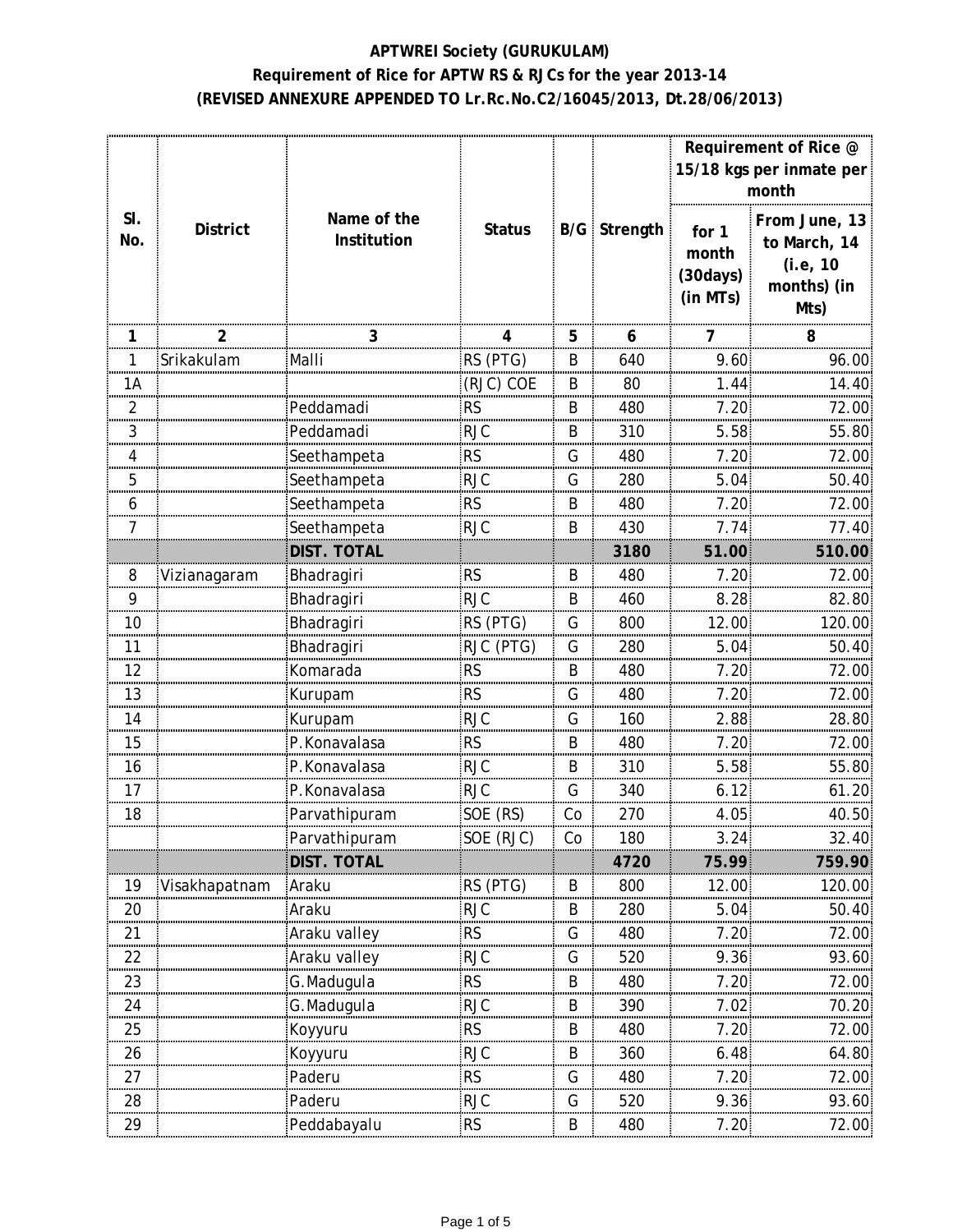|     |                 |                     |               |                |                     |                | Requirement of Rice @    |
|-----|-----------------|---------------------|---------------|----------------|---------------------|----------------|--------------------------|
|     |                 |                     |               |                |                     |                | 15/18 kgs per inmate per |
|     |                 |                     |               |                |                     |                | month                    |
| SI. | <b>District</b> | Name of the         | <b>Status</b> |                | <b>B/G</b> Strength |                | From June, 13            |
| No. |                 | Institution         |               |                |                     | for 1<br>month | to March, 14             |
|     |                 |                     |               |                |                     | (30 days)      | (i.e, 10                 |
|     |                 |                     |               |                |                     | (in MTs)       | months) (in              |
|     |                 |                     |               |                |                     |                | Mts)                     |
| 30  |                 | Peddabayalu         | <b>RJC</b>    | Β              | 360                 | 6.48           | 64.80                    |
| 31  |                 | Upper Sileru        | <b>RS</b>     | Β              | 480                 | 7.20           | 72.00                    |
| 32  |                 | Visakhapatnam       | RS (EM)       | Β              | 640                 | 9.60           | 96.00                    |
| 33  |                 | Tummalavalasa       | <b>RS</b>     | B              | 480                 | 7.20           | 72.00                    |
| 34  |                 | Chintapally         | RJC           | Β              | 390                 | 7.02.          | 70.20                    |
| 35  |                 | Chintapally         | <b>RJC</b>    | G              | 490                 | 8.82           | 88.20                    |
| 36  |                 | Visakhapatnam       | COE           | Β              | 160                 | 2.88           | 28.80                    |
| 37  |                 | G.K.Veedhi          | <b>RS</b>     | B              | 240                 | 3.60           | 36.00                    |
|     |                 | <b>DIST. TOTAL</b>  |               |                | 8510                | 138.06         | 1380.60                  |
| 38  | East Godavari   | Addatheegala        | <b>RS</b>     | Β              | 480                 | 7.20           | 72.00                    |
| 39  |                 | Addatheegala        | RJC           | В              | 280                 | 5.04           | 50.40                    |
| 40  |                 | Maredumill          | RS (PTG)      | В              | 800                 | 2.00           | 20.00                    |
| 41  |                 | Maredumill          | RJC           | Β              | 390                 | 7 N2           | .<br>70.20               |
| 42  |                 | R.C.Varam           | RS            | Β              | 480                 | 7.20           | 72.00                    |
| 43  |                 | R.C.Varam           | RJC           | B              | 430                 | 7.74           | <br>77.40                |
| 44  |                 | R.C.Varam           | RJC           | G              | 370                 | 6.66           | 66.60                    |
| 45  |                 | <b>RC Varam</b>     | RS            | G              | 480                 | 7.20           | 72.00                    |
| 46  |                 | Rajavommangi        | <b>RS</b>     | G              | 480                 | 7.20           | 72.00                    |
| 47  |                 | Rajavommangi        | <b>RJC</b>    | G              | 280                 | 5.04           | 50.40                    |
| 48  |                 | Y.Ramavaram         | <b>RS</b>     | G              | 480                 | 7.20           | 72.00                    |
| 49  |                 | Y.Ramavaram         | RJC           | G              | 220                 | 3.96           | 39.60                    |
|     |                 | <b>DIST. TOTAL</b>  |               |                | 5170                | 83.46          | 834.60                   |
| 50  | West Godavari   | Buttayyagudem       | <b>RS</b>     | G              | 480                 | 7.20           | 72.00                    |
| 51  |                 | Buttayyagudem       | <b>RJC</b>    | G              | 340                 | 6.12           | 61.20                    |
| 52  |                 | Jeelugumilli        | <b>RS</b>     | B              | 480                 | 7.20           | 72.00                    |
| 53  |                 | Jeelugumilli        | <b>RJC</b>    | B              | 400                 | 7.20           | 72.00                    |
| 54  |                 | K.R.Puram           | <b>RS</b>     | B              | 480                 | 7.20           | 72.00                    |
| 55  |                 | K.R.Puram           | RJC           | В              | 510                 | 9.18           | 91.80                    |
|     |                 | DIST. TOTAI         |               |                | 2690                | 44.10          | 441.00                   |
| 56  | Krishna         | Vissannapeta        | RS            | G              | 480                 | 7.20           | 72.00                    |
| 56A |                 | Vissannapeta        | (RJC) COE     | G              | 80                  | 1.44           | 14.40                    |
|     |                 | <b>DIST. TOTAL</b>  |               |                | 560                 | 8.64           | 86.40                    |
| 57  | Guntur          | Nagarjunasagar      | RS (PTG)      | B              | 800                 | 12.00          | 120.00                   |
|     |                 | <b>DIST. TOTAL</b>  |               |                | 800                 | 12.00          | 120.00                   |
| 58  | Prakasam        | Yerragondapalem     | RS (PTG)      | $\overline{B}$ | 800                 | 12.00          | 120.00                   |
| 58A |                 |                     | (RJC) COE     | B              | 80                  | 1.44           | 14.40                    |
| 59  |                 | Dornala             | <b>RS</b>     | G              | 160                 | 2.40           | <u>24.00</u>             |
|     |                 | DIST. TOTAI         |               |                | 1040                | .84            | 158.40                   |
| 60  | Nellore         | Chittedu<br>Yanadi. | RS(PTG)       | к              | 800                 | 12.00          | 120.00<br>               |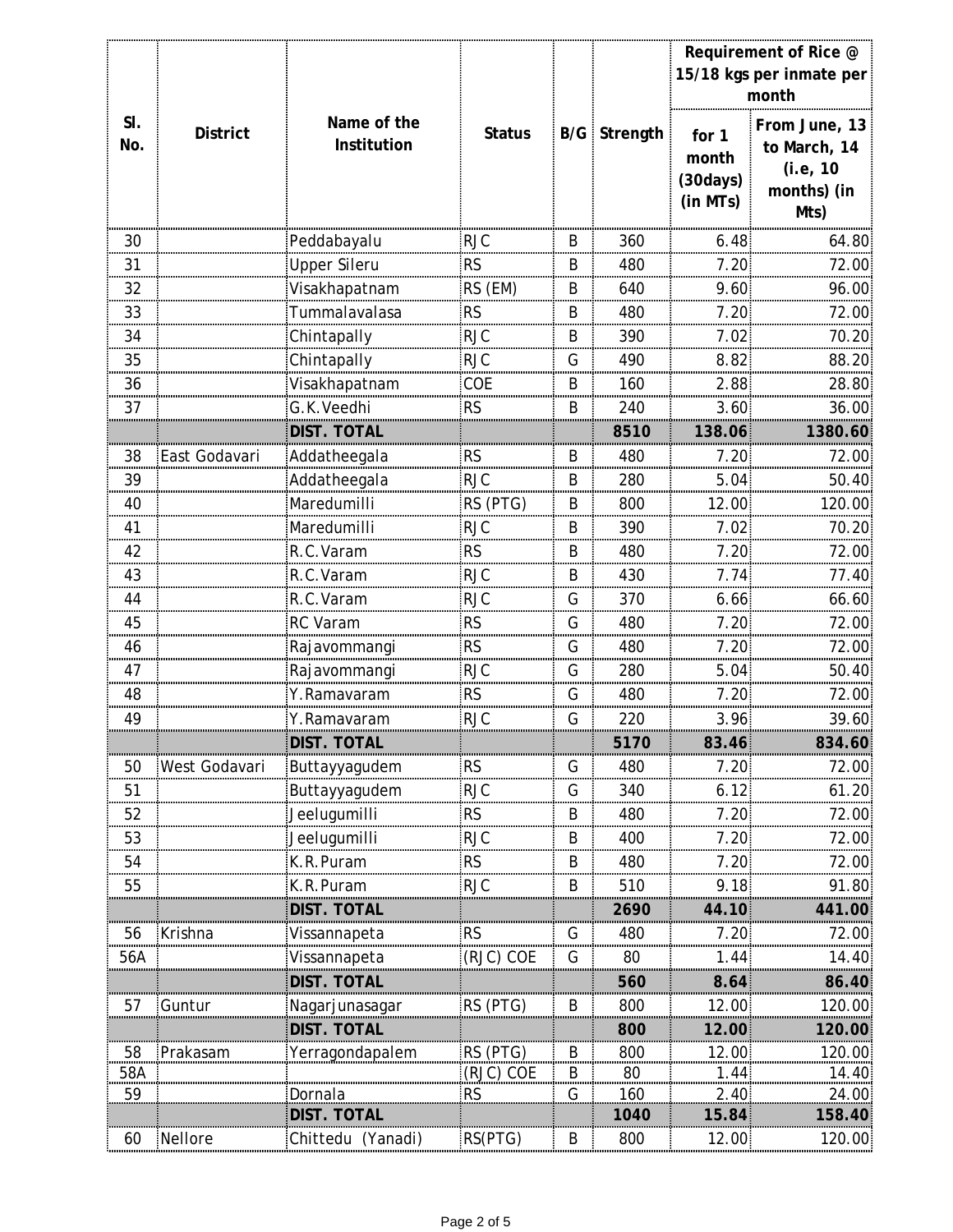|     |                 |                       |               |    |                     |                       | Requirement of Rice @    |
|-----|-----------------|-----------------------|---------------|----|---------------------|-----------------------|--------------------------|
|     |                 |                       |               |    |                     |                       | 15/18 kgs per inmate per |
|     |                 |                       |               |    |                     |                       | month                    |
| SI. |                 | Name of the           |               |    |                     |                       | From June, 13            |
| No. | <b>District</b> | Institution           | <b>Status</b> |    | <b>B/G</b> Strength | for 1                 | to March, 14             |
|     |                 |                       |               |    |                     | month                 | (i.e, 10                 |
|     |                 |                       |               |    |                     | (30 days)<br>(in MTs) | months) (in              |
|     |                 |                       |               |    |                     |                       | Mts)                     |
| 61  |                 | Chittedu (Yanadi)     | RJC (PTG)     | B  | 340                 | 6.12                  | 61.20                    |
| 62  |                 | Somasila (Yanadi)     | RS (PTG)      | B  | 800                 | 12.00                 | 120.00                   |
| 63  |                 | Kodavaluru            | RS            | G  | 480                 | 7.20                  | 72.00                    |
| 63A |                 | Kodavaluru            | <b>RJC</b>    | G  | 230                 | 4.14                  | 41.40                    |
|     |                 | DIST. TOTAL           |               |    | 2650                | 41.46                 | 414.60                   |
| 64  | Chittoor        | Srikalahasthi         | <b>RS</b>     | G  | 490                 | 7.35                  | 73.50                    |
| 65  |                 | Renigunta at Tirupati | RS (EM)       | B  | 650                 | 9.75                  | 97.50                    |
| 66  |                 | Srikalahasthi         | COE           | B  | 160                 | 2.88                  | 28.80                    |
|     |                 | DIST. TOTAL           |               |    | 1300                | 19.98                 | 199.80                   |
| 67  | Kurnool         | Mahanandi             | RS (PTG)      | G  | 800                 | 12.00                 | 120.00                   |
| 68  |                 | Mahanandi             | <b>RJC</b>    | G  | 520                 | 9.36                  | 93.60                    |
| 69  |                 | Srisailam             | <b>RS</b>     | B  | 480                 | 7.20                  | 72.00                    |
| 70  |                 | Srisailam             | <b>RJC</b>    | B  | 520                 | 9.36                  | 93.60                    |
| 71  |                 | Srisailam             | SOE RS        | Co | 270                 | 4.05                  | 40.50                    |
| 71A |                 | Srisailam             | SOE RJC       |    | 180                 | 3.24                  | 32.40                    |
|     |                 | DIST. TOTAL           |               |    | 2770                | 45.21                 | 452.10                   |
| 72  | Khammam         | Bhadrachalam          | <b>RS</b>     | G  | 480                 | 7.20                  | 72.00                    |
| 73  |                 | Bhadrachalam          | RJC           | G  | 510                 | 9.18                  | 91.80                    |
| 74  |                 | Chintoor              | RS (PTG)      | В  | 800                 | 12.00                 | 120.00                   |
| 75  |                 | Chintoor              | RJC (PTG)     | Β  | 280                 | 5.04                  | 50.40                    |
| 76  |                 |                       | RS            | Β  | 480                 | 7.20                  | 72.00                    |
| 77  |                 |                       | RJC           | B  | 280                 | 5.04:                 | 50.40                    |
| 78  |                 | Gundala               | RS            | B  | 480                 | 7.20                  | 72.00                    |
| 79  |                 | Gundala               | RJC           | B  | 360                 | 6.48                  | 64.80                    |
| 80  |                 | K.S.D.Site            | RS            | B  | 480                 | 7.20:                 | 72.00                    |
| 81  |                 | K.S.D.Site            | <b>RJC</b>    | B  | 390                 | 7.02                  | 70.20                    |
| 82  |                 | Kunavaram             | RS            | G  | 480                 | 7.20                  | 72.00                    |
| 83  |                 | Sudimalla             | <b>RS</b>     | G  | 480                 | 7.20                  | 72.00                    |
| 84  |                 | Sudimalla             | RJC           | G  | 280                 | 5.04                  | 50.40                    |
| 85  |                 | Bhadrachalam          | SOE RS        | Co | 270                 | 4.05                  | 40.50                    |
| 85A |                 | Bhadrachalam          | SOE (RJC)     | Co | 180                 | 3.24                  | 32.40                    |
| 86  |                 | Krishnasagar          | <b>RJC</b>    | B  | 390                 | 7.02                  | 70.20                    |
| 87  |                 | Ankampalem            | RJC           | G  | 360                 | 6.48                  | 64.80                    |
|     |                 | DIST. TOTAL           |               |    | 6980                | 113.79                | 1137.90                  |
| 88  | Warangal        | Ashoknagar            | <b>RS</b>     | B  | 480                 | 7.20                  | 72.00                    |
| 89  |                 | Ashoknagar            | RJC           | Β  | 310                 | 5.58                  | 55.80                    |
| 90  |                 | Damaravoncha          | <b>RS</b>     | Β  | 480                 | 7.20                  | 72.00                    |
| 91  |                 | Eturunagaram          | RS            | Β  | 480                 | 7.20                  | 72.00                    |
| 92  |                 | Eturunagaram          | <b>RJC</b>    | Β  | 400                 | 7.20                  | 72.00                    |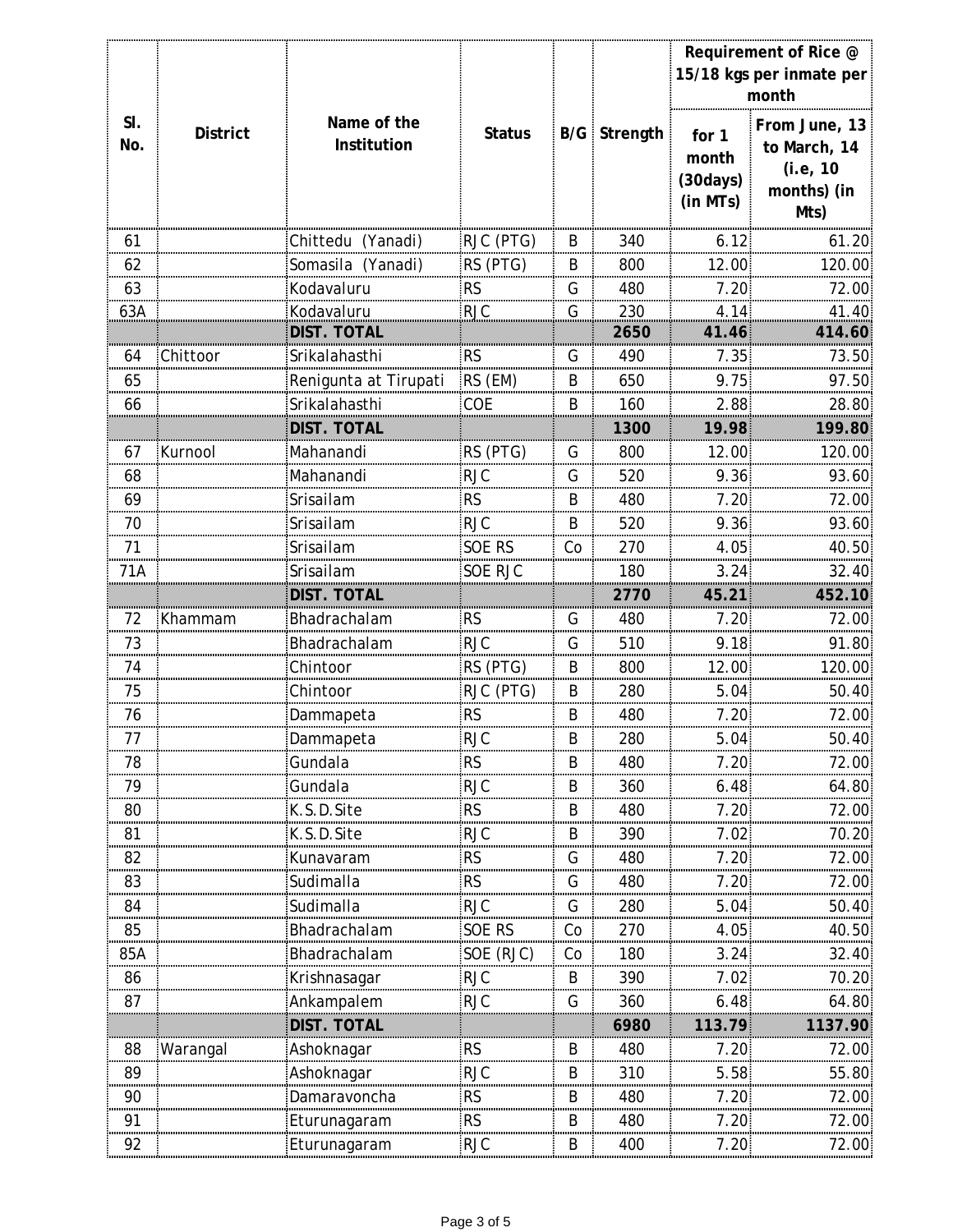|         |                 |                    |               |   |                     |           | Requirement of Rice @    |
|---------|-----------------|--------------------|---------------|---|---------------------|-----------|--------------------------|
|         |                 |                    |               |   |                     |           | 15/18 kgs per inmate per |
|         |                 |                    |               |   |                     |           | month                    |
| SI.     |                 | Name of the        |               |   |                     |           | From June, 13            |
| No.     | <b>District</b> | Institution        | <b>Status</b> |   | <b>B/G</b> Strength | for 1     | to March, 14             |
|         |                 |                    |               |   |                     | month     | (i.e, 10                 |
|         |                 |                    |               |   |                     | (30 days) | months) (in              |
|         |                 |                    |               |   |                     | (in MTs)  | Mts)                     |
| 93      |                 | Kothaguda          | RS            | G | 480                 | 7.20      | 72.00                    |
| 94      |                 | Eturunagaram       | RJC           | G | 340                 | 6.12      | 61.20                    |
| 95      |                 | Kuravi             | RS            | G | 480                 | 7.20      | 72.00                    |
| 96      |                 | Kuravi             | <b>RJC</b>    | G | 310                 | 5.58      | 55.80                    |
| 97      |                 | Maripeda           | RS            | Β | 480                 | 7.20      | 72.00                    |
| 98      |                 | Warangal           | RS (EM)       | B | 640                 | 9.60      | 96.00                    |
| 99      |                 | Warangal           | COE           | Β | 160                 | 2.88      | 28.80                    |
|         |                 | DIST. TOTAL        |               |   | 5040                | 80.16     | 801.60                   |
| 100     | Adilabad        | Adilabad           | <b>RS</b>     | B | 480                 | 7.20      | 72.00                    |
| 101     |                 | Adilabad           | <b>RJC</b>    | Β | 370                 | 6.66      | 66.60                    |
| 102     |                 | Asifabad           | RS            | G | 480                 | 7.20      | 72.00                    |
| 103<br> |                 | Asifabad           | RJC           | G | 370                 | 6.66      | 66.60                    |
| 104     |                 | Echoda             | RS            | B | 480                 | 7.20      | 72.00                    |
| <br>105 |                 | Echoda             | RS            | G | 480                 | 7.20      | 72.00                    |
| 106     |                 | Echoda             | RJC           | G | 340                 | 6.12      | 61.20                    |
| 107     |                 | Kerameri           | RS (PTG)      | B | 800                 | 12.00     | 120.00                   |
| 108     |                 | Utnoor             | <b>RS</b>     | B | 480                 | 7.20      | 72.00                    |
| 109     |                 | Utnoor             | <b>RJC</b>    | B | 560                 | 10.08     | 100.80                   |
| 110     |                 | Utnoor             | RJC           | G | 430                 | 7.74      | 77.40                    |
| 111     |                 | Narnoor            | RJC           | B | 440                 | 7.92      | 79.20                    |
|         |                 | <b>DIST. TOTAL</b> |               |   | 5710                | 93.18     | 931.80                   |
|         | 112 Karimnagar  | Kataram            | <b>RS</b>     | B | 480                 | 7.20      | 72.00                    |
| 113     |                 | Yellareddypet      | RS            | G | 480                 | 7.20      | 72.00                    |
| $114$   |                 | Yellareddypet      | <b>RJC</b>    | G | 290                 | 5.22      | 52.20                    |
| 115     |                 | Marrimadla         | <b>RS</b>     | B | 480                 | 7.20      | 72.00                    |
| 115A    |                 | Marrimadla         | <b>RJC</b>    | B | 250                 | 4.50      | 45.00                    |
|         |                 | DIST. TOTAL        |               |   | 1980                | 31.32     | 313.20                   |
| 116     | Mahaboobnagar   | Balanagar          | RS            | B | 480                 | 7.20      | 72.00                    |
| 117     |                 | <b>Balanagar</b>   | <b>RJC</b>    | B | 300                 | 5.40      | 54.00                    |
| 118     |                 | Mannanoor          | RS (PTG)      | В | 800                 | 12.00     | 120.00                   |
| 118A    |                 | Mannanoor          | RJC (COE)     | B | 80                  | 1.44      | 14.40                    |
| 119     |                 | Wanaparthy         | RS            | G | 480                 | 7.20      | 72.00                    |
| 120     |                 | Kalwakurthy        | <b>RS</b>     | G | 480                 | 7.20      | 72.00                    |
| 121     |                 | Kondapur           | <b>RS</b>     | B | 80                  | 1.20      | 12.00                    |
|         |                 | DIST. TOTAL        |               |   | 2700                | 41.64     | 416.40                   |
| 122     | Nizamabad       | Gandhari           | <b>RS</b>     | Β | 480                 | 7.20      | 72.00                    |
| 123     |                 | Gandhari           | RJC           | В | 300                 | 5.40      | 54.00                    |
|         |                 | DIST. TOTAL        |               |   | 780                 | 12.60     | 126.00                   |
|         |                 |                    |               |   |                     |           |                          |